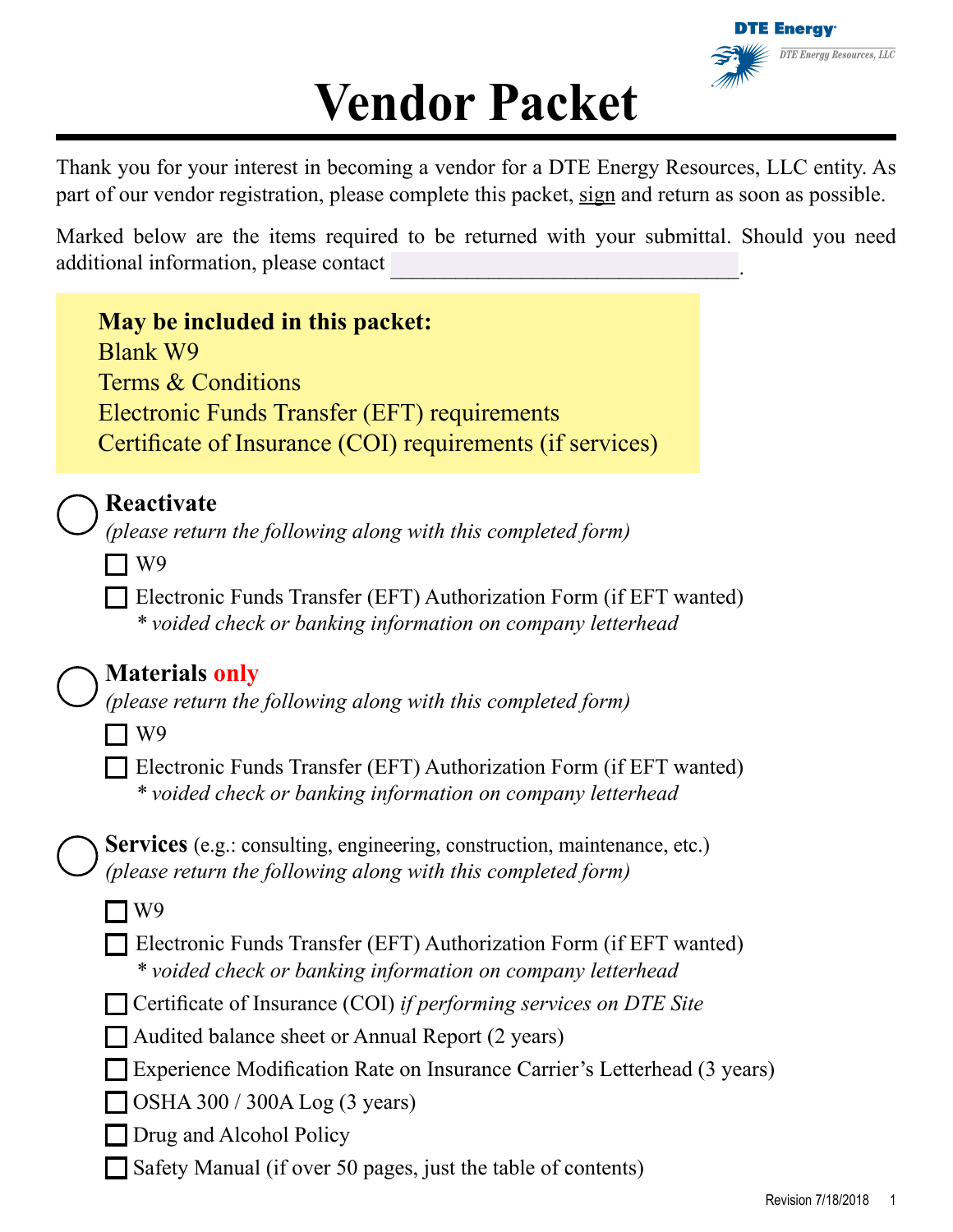



## **SECTION 1 - GENERAL INFORMATION**

| 1. | Company Name                                                          | Duns No. | Federal Tax ID No. |       |          |
|----|-----------------------------------------------------------------------|----------|--------------------|-------|----------|
|    | <b>Street Address</b>                                                 | City     |                    | State | ZIP Code |
| 2. | d/b/a                                                                 |          | Email address      |       |          |
|    | <b>Street Address</b>                                                 | City     |                    | State | ZIP Code |
| 3. | Order From Address (if different from above)<br>Street Address        | City     |                    | State | ZIP Code |
| 4. | Remittance Address (if different from above)<br><b>Street Address</b> | City     |                    | State | ZIP Code |

# **SECTION 2 - CONTACT INFORMATION**

| 1. PO Process Contact<br>Name            | Email address | Telephone number |
|------------------------------------------|---------------|------------------|
| 2. Remittance Contact (Required)<br>Name | Email address | Telephone number |
| 3. Sales Contact<br>Name                 | Email address | Telephone number |
| 4. AR Contact<br>Name                    | Email address | Telephone number |
| 5. Other Contact<br>Name                 | Email address | Telephone number |

# **SECTION 3 - OWNERSHIP STRUCTURE**

| <b>1.</b> Business Type (Check One) |             |                   |                   |                             |
|-------------------------------------|-------------|-------------------|-------------------|-----------------------------|
| Sole Proprietor Partnership         | Corporation | □ Other (specify) |                   |                             |
| State of Organization               |             |                   | Organization Date | No. of Years<br>In Business |
|                                     |             |                   |                   |                             |

# **SECTION 4 - BUSINESS TYPE**

| 1. Select All That Apply (Please see Business "Type" Definitions at end of form)                                             |  |
|------------------------------------------------------------------------------------------------------------------------------|--|
| □Large Business □Small Business □Small Disadvantaged Business* □Women-Owned Small Business* □Minority Owned Small Business*  |  |
| □ Service-Disabled Veteran-Owned* □ Veteran-Owned Small Business* □ Historically Underutilized Business Zone Small Business* |  |
| Other (specify)                                                                                                              |  |

\* SBA Certification required: Supplier must forward a copy of its U.S. Small Business Administration ("SBA") and/or HUB Zone Certification. Please consult the SBA.gov website for eligibility. If your SBA certification is still in process, please forward a copy of the certification when it is completed. In addition, if your business is certified by a local or regional certifying agency, please identify the agency name and include a copy of your certification.

Agency Name

 $\overline{\phantom{a}}$  , and the set of the set of the set of the set of the set of the set of the set of the set of the set of the set of the set of the set of the set of the set of the set of the set of the set of the set of the s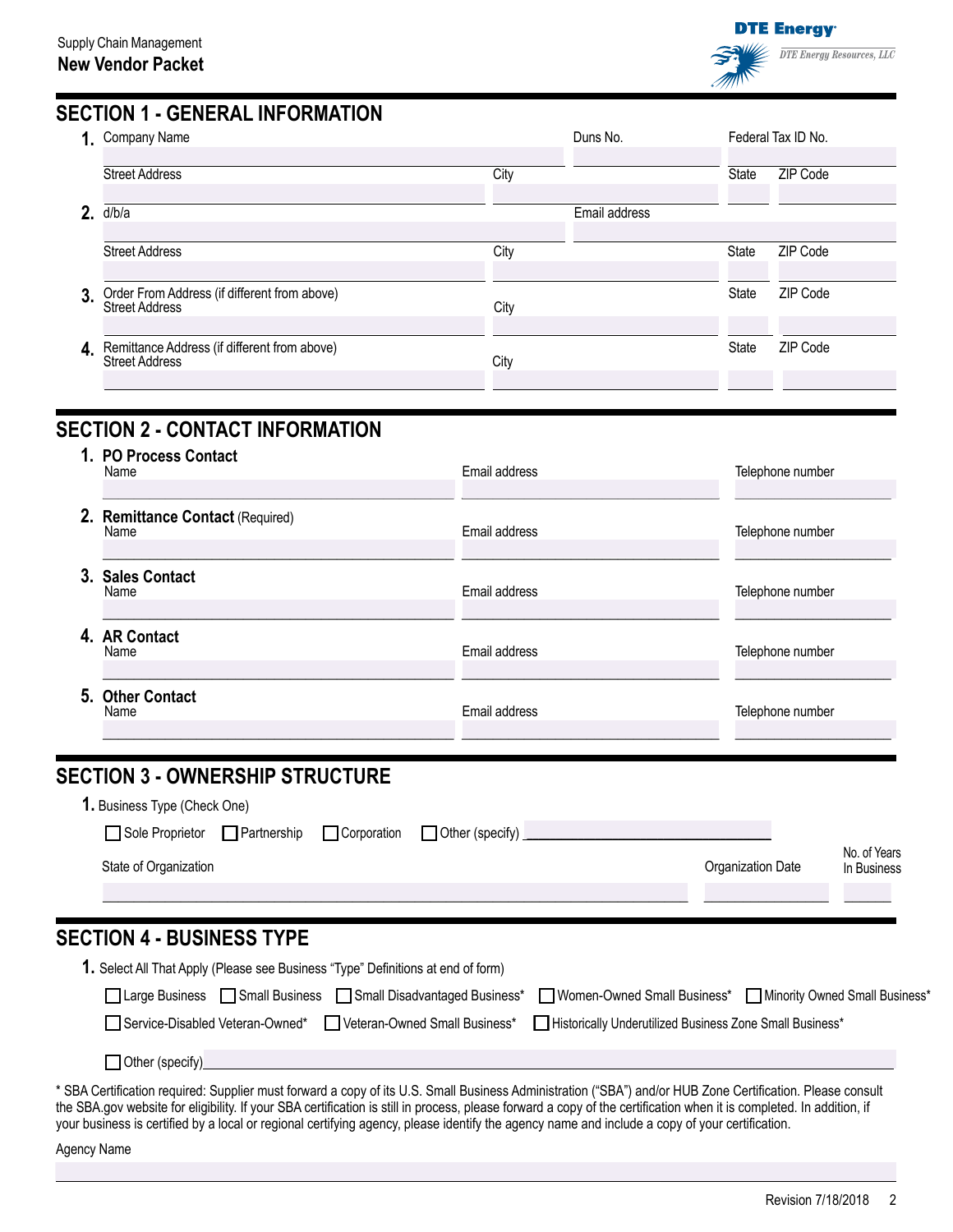

|                |                                         |                    | <b>SECTION 5 - FOREIGN CORRUPT PRACTICES ACT (FCPA)</b>            |                                                                                                                                                         |  |
|----------------|-----------------------------------------|--------------------|--------------------------------------------------------------------|---------------------------------------------------------------------------------------------------------------------------------------------------------|--|
|                |                                         |                    |                                                                    | Are you a foreign entity, individual residing outside of the US, foreign government or foreign state-owned or affiliated company?                       |  |
|                | ◯ Yes                                   | $\bigcirc$ No      |                                                                    |                                                                                                                                                         |  |
| $2_{-}$        |                                         |                    |                                                                    | Is your Company acting as an agent (including any sales or purchasing agent), partner, co- or joint-venture, or consultant of DTE in a foreign country? |  |
|                | $\bigcirc$ Yes                          | $\bigcirc$ No      |                                                                    |                                                                                                                                                         |  |
| 3.             |                                         |                    | that is not otherwise covered by questions 1 and 2 above?          | Will this contract have a foreign element (such as a supplier that has foreign ownership or foreign subcontractors or sub vendors)                      |  |
|                | $\bigcirc$ Yes                          | $\bigcirc$ No      |                                                                    |                                                                                                                                                         |  |
| 4.             |                                         |                    |                                                                    | If yes to #3, please specify if you are selling goods to DTE from the foreign inventory or if the goods are being made to order.                        |  |
|                | $a.$ Inventory                          |                    | $b.$ Made to Order                                                 |                                                                                                                                                         |  |
| 5 <sub>1</sub> | services on DTE's behalf?               |                    |                                                                    | Are you providing customs brokering freight-forwarding, logistical support, or import/export services? Or are you contracting with others for such      |  |
|                | Yes<br>$\left(\begin{array}{c}\right)$  | $\bigcirc$ No      |                                                                    |                                                                                                                                                         |  |
|                |                                         |                    |                                                                    | If reactivating, skip to SECTION 10.                                                                                                                    |  |
|                | <b>SECTION 6 - QUALITY</b>              |                    |                                                                    |                                                                                                                                                         |  |
|                | 1. Do you have a written QA/QC Program? |                    |                                                                    |                                                                                                                                                         |  |
|                | ◯ Yes                                   | $\bigcirc$ No      |                                                                    |                                                                                                                                                         |  |
|                | <b>2.</b> Please check any that apply.  |                    |                                                                    |                                                                                                                                                         |  |
|                |                                         | ISO 9000 Certified | ISO 14001 Certified<br>$\left(\begin{array}{c} \end{array}\right)$ | O Other (specify)                                                                                                                                       |  |
|                |                                         |                    |                                                                    | If you supply materials only, skip to SECTION 10.                                                                                                       |  |
|                |                                         |                    |                                                                    |                                                                                                                                                         |  |
|                | <b>SECTION 7 - FINANCIAL</b>            |                    |                                                                    |                                                                                                                                                         |  |

# **SECTION 7 - FINANCIAL**

**1.** Attach your last two annual reports or audited financial statements for the 2 most recent years.

# **SECTION 8 - SAFETY**

**1.** Will your personnel be performing work on DTE sites?

◯ Yes ◯ No

#### **If yes, proceed to question 2. If no, proceed to SECTION 10. All documents requested below must be submitted with this questionnaire. Additional document referenced in the questionnaire may be requested prior to approval, as necessary.**

**2.** Using your OSHA 300 Forms from the previous 3 years, complete the following table. Submit a copy of the OSHA 300 and 300A Forms for each of the previous 3 years.

| Year                                       |  |  |
|--------------------------------------------|--|--|
| Number of recordable cases                 |  |  |
| Number of restricted and/or lost day cases |  |  |
| Number of fatalities                       |  |  |
| Total hours worked                         |  |  |
| Average number of employees                |  |  |
| Total Recordable Incidence Rate (TRIR)     |  |  |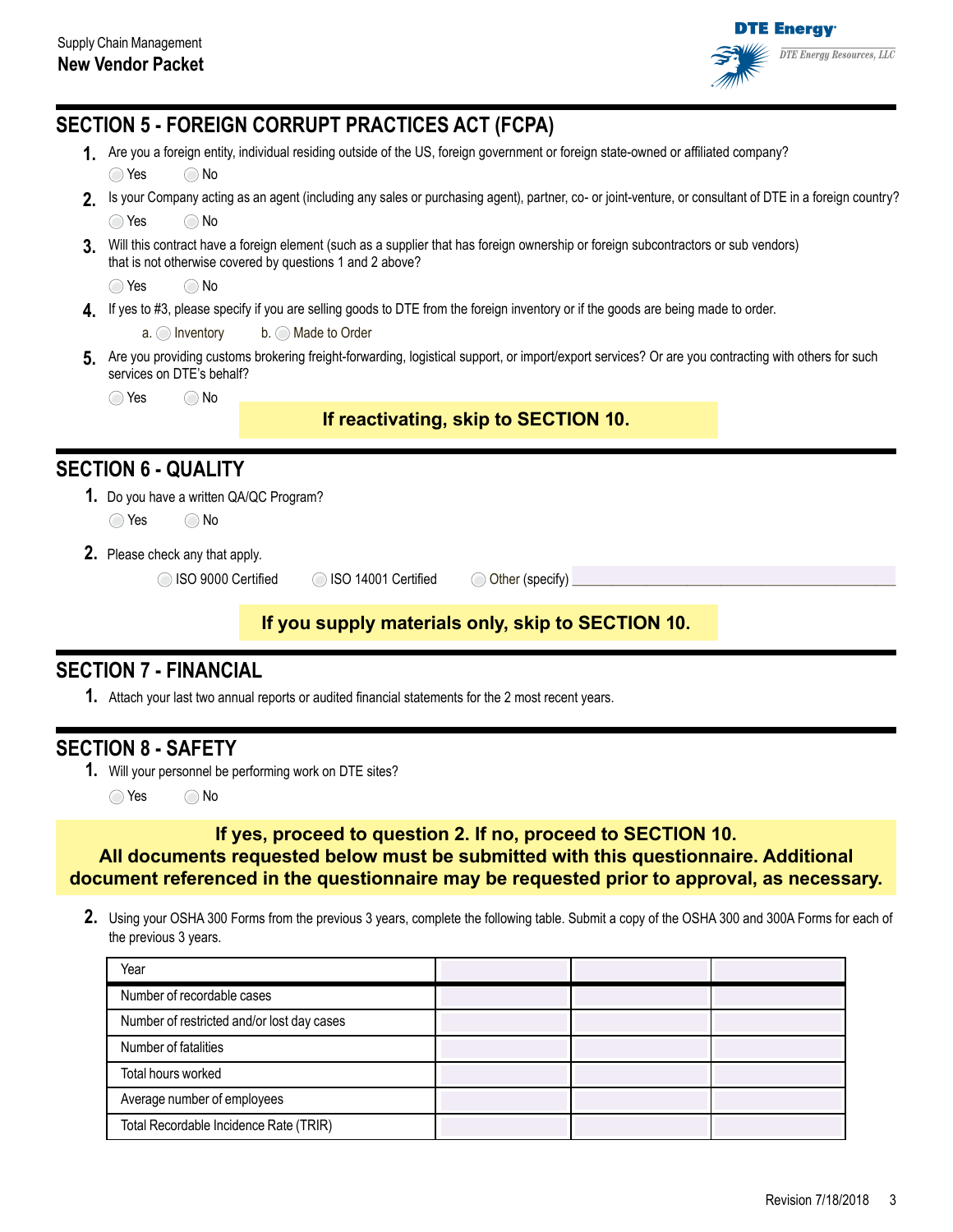

# **SECTION 8 - SAFETY** (continued)

- **3.** What is your primary NAICS or SIC code?
- **4.** List your workers' compensation Experience Modification Rate (EMR) for each of the last 3 years. For each year, submit from your workers' compensation insurance carrier a signed and dated letter on the insurance company letterhead.

|     |                |                                                  | Year                                                                                         | <b>EMR</b>                                                                                                                                   |  |
|-----|----------------|--------------------------------------------------|----------------------------------------------------------------------------------------------|----------------------------------------------------------------------------------------------------------------------------------------------|--|
|     |                |                                                  |                                                                                              |                                                                                                                                              |  |
|     |                |                                                  |                                                                                              |                                                                                                                                              |  |
|     |                |                                                  |                                                                                              |                                                                                                                                              |  |
|     |                |                                                  |                                                                                              | 5. In the last 3 years, has your company received any employee complaints from, or been inspected by, OSHA?                                  |  |
|     | $\bigcirc$ Yes | $\bigcirc$ No                                    |                                                                                              |                                                                                                                                              |  |
|     |                |                                                  | <b>6.</b> If yes to #5, did your company receive any OSHA citations?                         |                                                                                                                                              |  |
|     | $\bigcirc$ Yes | $\bigcirc$ No                                    |                                                                                              |                                                                                                                                              |  |
|     |                |                                                  |                                                                                              | 7. If yes to #6, briefly describe the citation(s) and what actions you took to correct the deficiencies.                                     |  |
|     |                |                                                  |                                                                                              |                                                                                                                                              |  |
|     |                |                                                  |                                                                                              |                                                                                                                                              |  |
|     |                |                                                  | 8. Do you have a documented Safety Program or Injury and Illness Prevention Plan?            |                                                                                                                                              |  |
|     | $\bigcirc$ Yes | $\bigcirc$ No                                    |                                                                                              |                                                                                                                                              |  |
|     |                |                                                  | 9. If yes to #8, has every employee received documented training on the Safety Program?      |                                                                                                                                              |  |
|     | ◯ Yes          | $\bigcirc$ No                                    |                                                                                              |                                                                                                                                              |  |
|     |                |                                                  |                                                                                              | 10. Does your company have a documented procedure to ensure safety and health issues are evaluated and controlled prior to the start of each |  |
|     |                |                                                  | project and work operation (i.e., job hazard analysis, pre-job briefs, checklists, etc.)?    |                                                                                                                                              |  |
|     | $\bigcirc$ Yes | $\bigcirc$ No                                    |                                                                                              |                                                                                                                                              |  |
|     |                |                                                  | 11. Does your company conduct periodic safety meetings (i.e., toolbox or tailgate meetings)? |                                                                                                                                              |  |
|     | ◯ Yes          | $\bigcirc$ No                                    |                                                                                              |                                                                                                                                              |  |
|     |                | <b>12.</b> If yes to #11, what is the frequency? |                                                                                              |                                                                                                                                              |  |
|     |                |                                                  |                                                                                              |                                                                                                                                              |  |
|     |                |                                                  |                                                                                              |                                                                                                                                              |  |
|     |                |                                                  |                                                                                              | 13. Does your company have a documented procedure to audit projects to ensure all projects comply with applicable laws and regulations?      |  |
|     | $\bigcirc$ Yes | $\bigcirc$ No                                    |                                                                                              |                                                                                                                                              |  |
|     |                |                                                  | 14. If yes to #13, who conducts the audits and at what frequency are they performed?         |                                                                                                                                              |  |
|     |                |                                                  |                                                                                              |                                                                                                                                              |  |
| 15. |                |                                                  | Do you have a documented incident reporting and investigation procedure?                     |                                                                                                                                              |  |
|     | ◯ Yes          | $\bigcirc$ No                                    |                                                                                              |                                                                                                                                              |  |
| 16. |                |                                                  |                                                                                              | Do you enforce a disciplinary action program for willful or repeated violations of safety rules?                                             |  |
|     | ◯ Yes          | No<br>∩                                          |                                                                                              |                                                                                                                                              |  |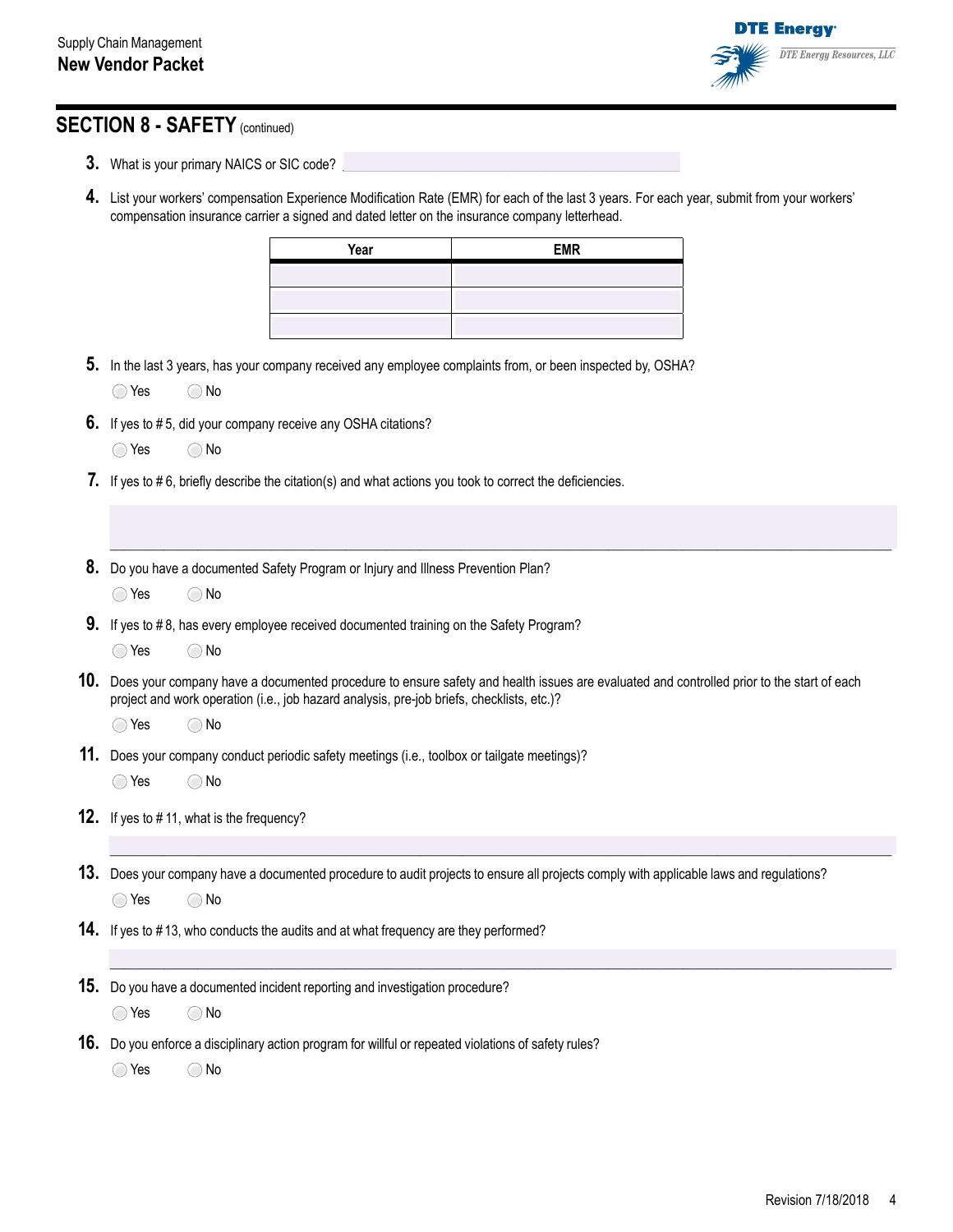

#### **SECTION 8 - SAFETY** (continued)

**17.** In the table below, place a check mark in the 'Applicable' column if the listed safety topic is applicable to the services you provide. For each applicable topic, place a check mark in the 'Training Complete' column if your employees have been trained on the regulatory requirements for that topic.

#### **Submit a copy of your documented safety program related to each applicable topic.**

|                                    | Applicable | Training<br>Complete |
|------------------------------------|------------|----------------------|
| Confined Space Entry               |            |                      |
| Working at Heights/Fall Protection |            |                      |
| Scaffolding/Work Platforms         |            |                      |
| Powered Industrial Trucks/Scissor  |            |                      |
| Lifts/Aerial Lifts                 |            |                      |
| Trenching and Excavation           |            |                      |
| Hazard Communication/Right to Know |            |                      |

- Applicable | Training **Complete** Hot Work Lockout/Tagout Electrical Safety Respiratory Protection Lifting and Supporting Loads Pipeline Safety Hazardous Waste Operations
- **18.** Do you have employees who do not speak or read English?
	- $\bigcirc$  Yes  $\bigcirc$  No
- **19.** If yes to #18, are interpretation services provided at the work site?
	- ◯ Yes ◯ No
- **20.** If yes to #18, do you provide duplicate safety materials in their language?
	- $\bigcirc$  Yes  $\bigcirc$  No
- **21.** Does your company have a documented drug free workplace policy that includes measures to identify potential violators (i.e., random, for cause, post-incident, and/or pre-employment drug and alcohol testing)?

 $\bigcirc$  Yes  $\bigcirc$  No

**22.** Does your company have a documented procedure to screen subcontractors and temporary workers to ensure they have the required experience, qualifications and training to perform the scope of work safely?

 $\bigcirc$  Yes  $\bigcirc$  No

**23.** Safety/heath contact in the company

| Name | Title         |                  |
|------|---------------|------------------|
|      |               |                  |
|      | Email address | Telephone number |
|      |               |                  |
|      |               |                  |

**24.** When you have more than 25 workers onsite, do you have a safety professional onsite during the project?

 $\bigcirc$  Yes  $\bigcirc$  No

**25.** If yes to #24, what percentage of the person's time will be spent on health and safety activities?

\_\_\_\_\_\_\_\_\_\_\_\_\_\_\_%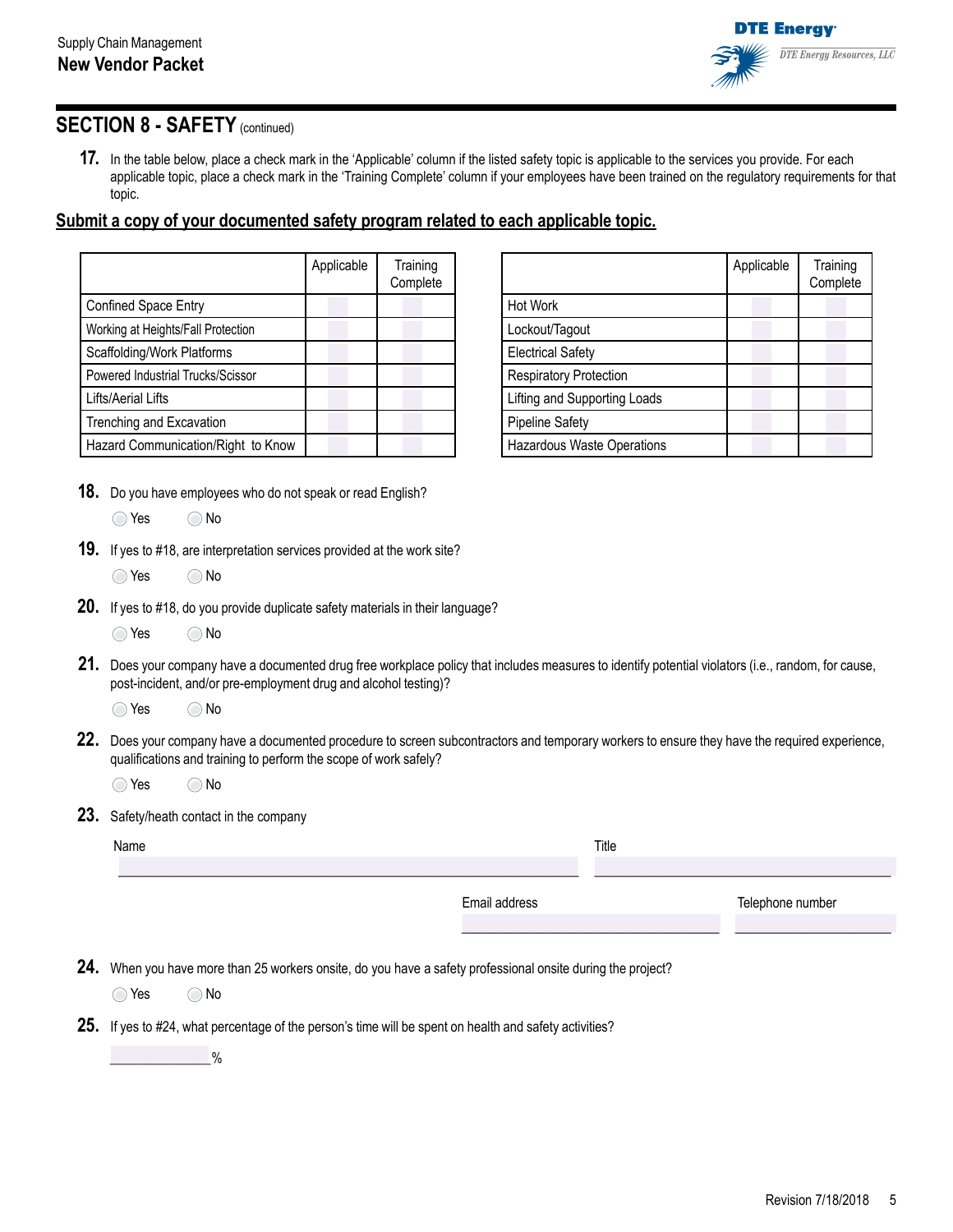

# **SECTION 9 - ENVIRONMENTAL**

|  |  |  |  | 1. Does your company conduct any services related to recycling or the disposal of waste materials? |  |
|--|--|--|--|----------------------------------------------------------------------------------------------------|--|
|--|--|--|--|----------------------------------------------------------------------------------------------------|--|

| ) No |
|------|
|      |

**2.** Has your company or any of its officers, directors, managers or employees been cited for violating any federal or state environmental laws or regulations?

| $\bigcirc$ No<br>◯ Yes |
|------------------------|
|------------------------|

**3.** Does your company have an environmental management system?

| ◯ Yes | ⊇ No |
|-------|------|
|       |      |

**4.** Does your company take steps to prevent pollution through waste and toxicity reduction, reuse, recycling or purchase of recycled content material?

 $\bigcirc$  Yes  $\bigcirc$  No

**5.** If you or your subcontractor are bringing chemicals onsite, please check all relevant chemicals.

| Carbon tetrachloride   | $\Box$ Tetrachloroethylene (PERC)          | Perchloroethylene (PERC)       |
|------------------------|--------------------------------------------|--------------------------------|
| Dichlorobenzene        | $\Box$ Trichloro - 1, 2, 2 trifluoroethane | Methylene Chloride (MeCl)      |
| Methylene chloride     | Dichlorodifluoromethane                    | $\Box$ Trichloroethylene (TCE) |
| $\Box$ Trichloroethane | $\Box$ Tetrchloroethylene                  | Trichlorofluoromethane         |
| Chlorobenzene          | Chlorinated/halogenated solvents           |                                |
|                        |                                            |                                |

#### **SECTION 10 - CLAIMS**

**1.** Are there any claims against your company or material/service litigation which would hamper your ability to supply product/service under quoted circumstances?

| $\bigcirc$ Yes         | ∩ No |
|------------------------|------|
| lf yes, please explain |      |

# **SECTION 11 - CERTIFICATION**

**On behalf of the company identified herein, I certify that the statements and all answers to questions on this form are true and correct.**

 $\_$  , and the set of the set of the set of the set of the set of the set of the set of the set of the set of the set of the set of the set of the set of the set of the set of the set of the set of the set of the set of th  $\mathcal{L}=\mathcal{L}=\mathcal{L}=\mathcal{L}=\mathcal{L}=\mathcal{L}=\mathcal{L}=\mathcal{L}=\mathcal{L}=\mathcal{L}=\mathcal{L}=\mathcal{L}=\mathcal{L}=\mathcal{L}=\mathcal{L}=\mathcal{L}=\mathcal{L}=\mathcal{L}=\mathcal{L}=\mathcal{L}=\mathcal{L}=\mathcal{L}=\mathcal{L}=\mathcal{L}=\mathcal{L}=\mathcal{L}=\mathcal{L}=\mathcal{L}=\mathcal{L}=\mathcal{L}=\mathcal{L}=\mathcal{L}=\mathcal{L}=\mathcal{L}=\mathcal{L}=\mathcal{L}=\mathcal{$ 

| Name      |      | Title |  |
|-----------|------|-------|--|
| Signature | Date |       |  |

(Officer responsible for assuring the accuracy of this document)